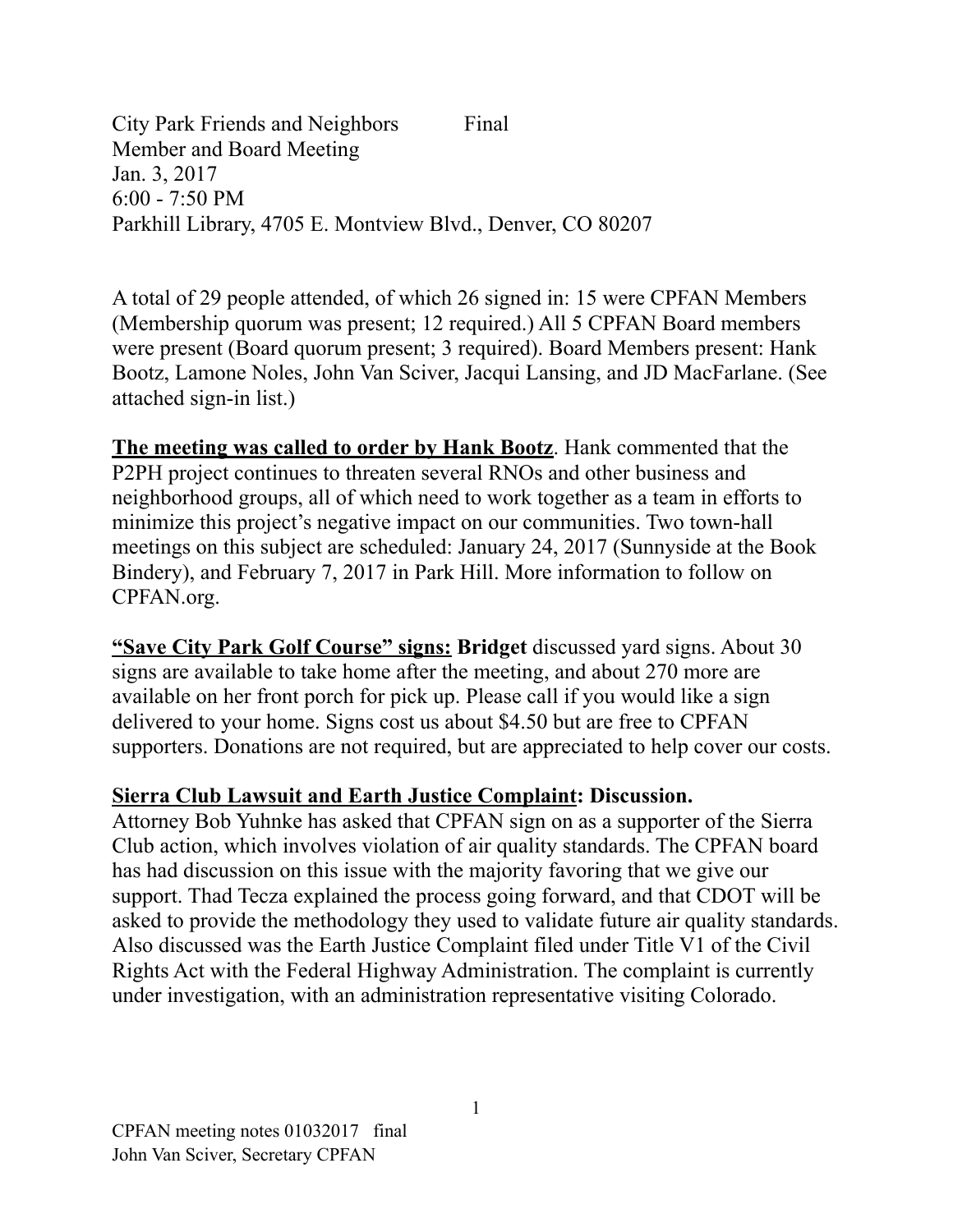**City Park Golf Course lawsuit: JD MacFarlane** discussed the lawsuit opposing construction of a large (210 acre-foot) *industrial detention facility* in the west end of CPGC. The project involves excavation and hauling of about 400,000 cubic yards of material from the west end to the east portion of the CPGC, and removing approximately 250 trees in the process. The *industrial detention facility* will not serve any benefit to CPGC; it is being built to provide 100-year flood protection for the reconstruction of I70 below grade, and for other industrial properties/uses. Building of this type facility in a designated Denver park is not allowed without a vote of the residents. The lawsuit has passed its first hurdle; Denver District Judge Michael J. Vallejos denied city officials' motion to dismiss the suit.

**"Inadvertent Detention" in City Park & CPGC: John Van Sciver** presented several slides to help explain what inadvertent detention (ID) is, and how it could provide a partial alternative to the *industrial detention facility* planned for CPGC. ID refers to situations where runoff water pools in natural low areas, or upstream of road embankments under which there is no drain culvert. These areas are not formally designed to capture runoff, but they do so none the less, reducing storm runoff. In performing a hydrology study of Montclaire basin significant ID was found to occur in both City Park (Duck Lake; surrounding Dustin Redd Playground; Ball Fields), and in CPGC (west end). In order to count ID in a hydrology study it must be agreed by all parties (Denver Parks and Recreation, and Denver Dept. of Public Works) that the locations will be formally recognized and used as flood detention areas into the foreseeable future. As an example, if the Ball Fields area (currently not formally recognized for detention) were formally recognized, then an additional 18 to 36 acre-feet of water would officially be retained during a 100-year storm, reducing the needed volume of the proposed (210 acre-foot) *industrial detention facility* in CPGC by that amount.

**The value of trees to our environment: Fran Rew** discussed the extreme importance of trees to our parks, our city, and to the world environment. She mentioned places where natural vegetation has been stripped for profit or by overuse, resulting in land that no longer absorbs water. These areas become desolate wastelands where water runs off quickly, causing serious erosion. In contrast, trees help support a healthy environment for understory plants, and creates habitat for birds and animals. Maintaining a healthy tree cover at CPGC is a serious concern, given the proposed *industrial detention facility* which will include removal of approximately 250 trees.